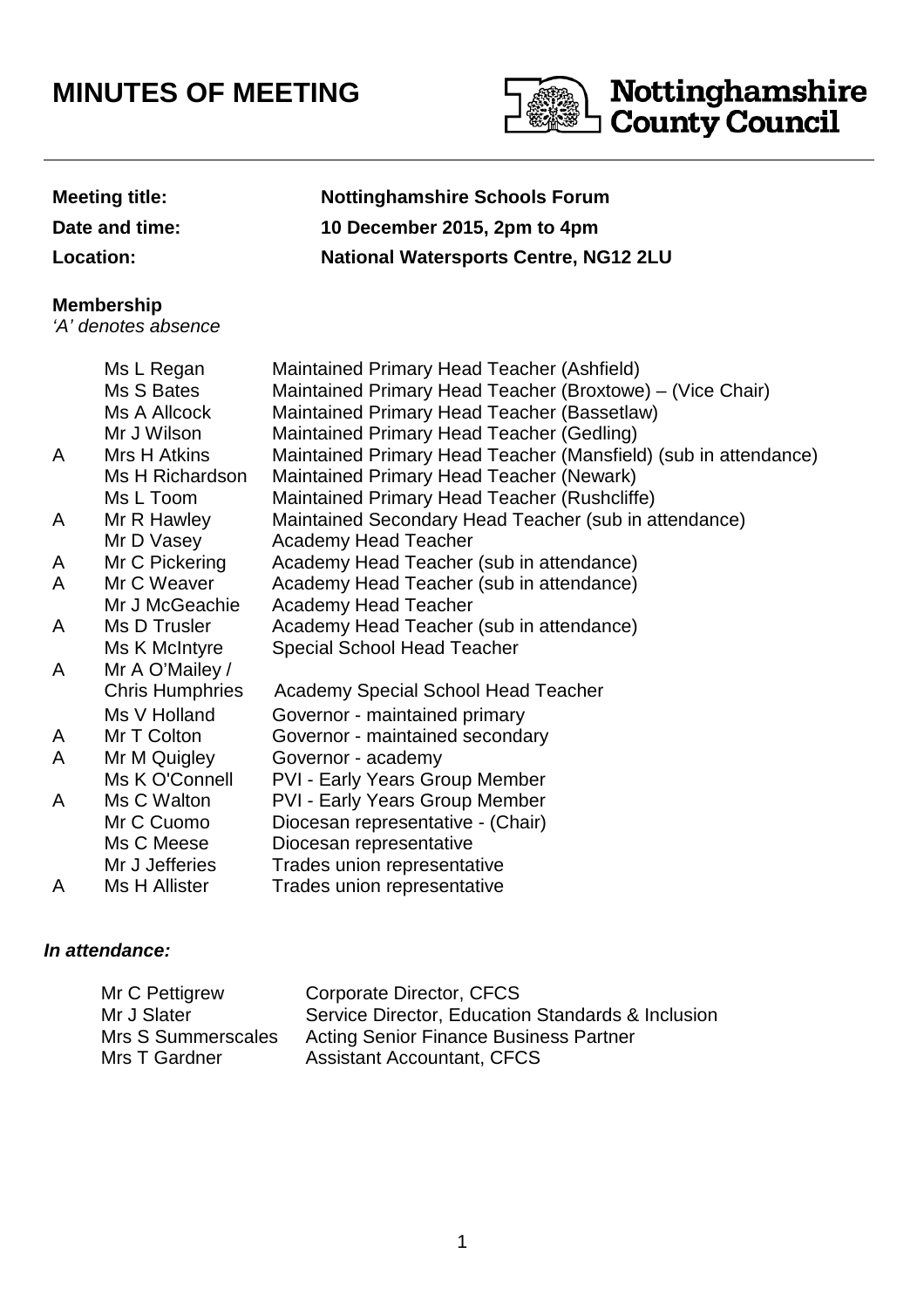|    |                                                                                                                                                                                                                                                                                                                                                                                                                                                                                                                                              | <b>ACTION</b> |
|----|----------------------------------------------------------------------------------------------------------------------------------------------------------------------------------------------------------------------------------------------------------------------------------------------------------------------------------------------------------------------------------------------------------------------------------------------------------------------------------------------------------------------------------------------|---------------|
| 1. | Welcome                                                                                                                                                                                                                                                                                                                                                                                                                                                                                                                                      |               |
|    | Carlo Cuomo welcomed all members to the meeting                                                                                                                                                                                                                                                                                                                                                                                                                                                                                              |               |
| 2. | <b>Apologies for absence</b>                                                                                                                                                                                                                                                                                                                                                                                                                                                                                                                 |               |
|    | Apologises were received from Helen Atkins (substitute in attendance Vic<br>Wilkinson), Ryan Hawley (substitute in attendance Steven Chapman), Craig<br>Weaver (substitute in attendance Michael Davies), Christopher Pickering<br>(substitute in attendance Debbie Clinton), Donna Trusler (substitute in attendance<br>Rob Gladwin), Chris Humphries, Mike Quigley, Tony Colton, and Chris Walton,                                                                                                                                         |               |
| 3. | Item 3a Minutes Forum 15th Sept 2015                                                                                                                                                                                                                                                                                                                                                                                                                                                                                                         |               |
|    | Mike Sharp & Val Holland arrived                                                                                                                                                                                                                                                                                                                                                                                                                                                                                                             |               |
|    | 4I - Carlo Cuomo advised forum members that there had been an agreement<br>between himself, Ruth Marriott, Helen Atkins and Louise Regan that this paper<br>would be delayed and bought back to the forum in February 2016 in order for a<br>consultative piece of work to be carried out.                                                                                                                                                                                                                                                   |               |
|    | Item 3b Minutes Forum 22 <sup>nd</sup> October 2015<br>Craig Weaver substitute needs adding in - Michael Davies<br>Debbie Clinton asked Dick Vasey what the outcome had been when the school<br>forum representation was discussed at the secondary head teachers briefing -<br>Dick Vasey advised that heads felt this needed a fuller discussion and would be<br>discussed further at the next meeting.<br>Carlo Cuomo added that he would also be discussing school representation later<br>in the meeting under any other business (AOB) |               |
|    | Action point for John Slater - John Slater advised the DfE had confirmed that the<br>previous information given was correct and that schools no longer needed early<br>year's units to be teacher led. Irene Kakoullis would be sending out information<br>regards this to all schools in the next term.                                                                                                                                                                                                                                     |               |
|    | Adrienne Allcock requested clarification on the phasing out of the sustainability<br>factor and what the amounts would be? Sue confirmed initially this was<br>suggested as 50% over two years however at 50% this would mean the school<br>only receives an allocation for one year, therefore the suggest was to reduce the<br>factor by a 1/3 each year. This was agreed by all forum members                                                                                                                                             |               |
|    | Claire Meese arrived for meeting                                                                                                                                                                                                                                                                                                                                                                                                                                                                                                             |               |
| 4. | Item 4a - Colin Pettigrew presentation                                                                                                                                                                                                                                                                                                                                                                                                                                                                                                       |               |
|    | James McGeachie was happy with the information presented but still needed<br>anexplanation on how Nottinghamshire was going to close the gap between the<br>worst and best funded schools as the current allocations were not fair.                                                                                                                                                                                                                                                                                                          |               |
|    | James McGeachie – understands as an F40 authority we are poorly funded and<br>welcomes the fair funding agreement. West Bridgford Heads had looked at the                                                                                                                                                                                                                                                                                                                                                                                    |               |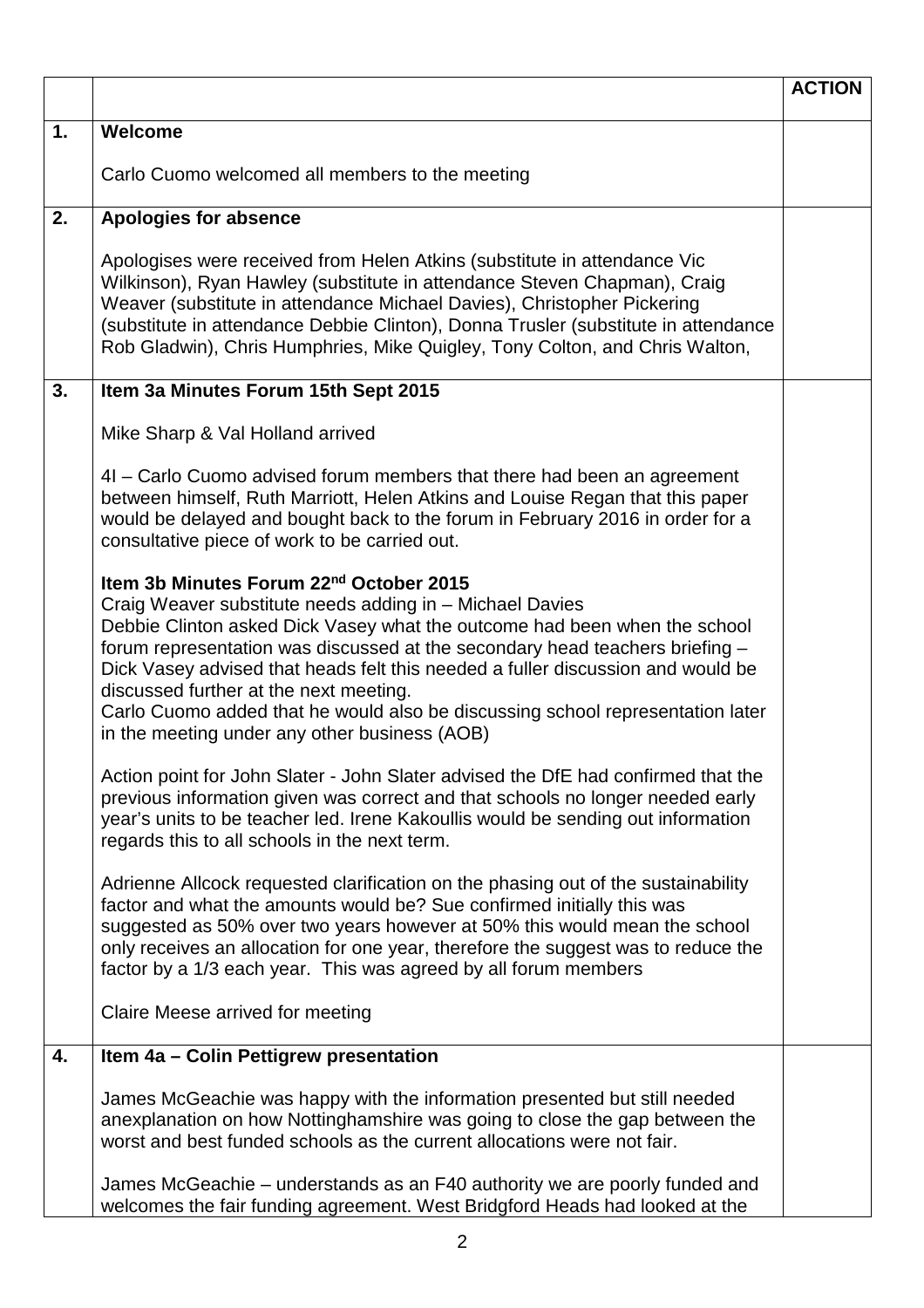deprivation factor initially as a way to narrow the gap between the worst and best funded Nottinghamshire schools and the models show this would not address the issue, as there are other elements within school budgets that impact and welcomes further understanding around the factors and school budgets.

Debbie Clinton – not right to compare against other authorities with historical error.

Ly Toom echoed what James McGeachie had said and advised the intention was not to target deprivation, but after a conversation with Ken Clark where he stated nothing would be happening nationally and local authorities could look locally. Deprivation in the early year's budget had be reduced due to double funding Rushcliffe heads wanted to see models where the same was applied to schools.

Sally Bates – right to look at all elements. Being a member of the F40 group we are one of the worst funded authorities. National funding is coming and we should put pressure on the government for a fairer formula.

Sally Bates asked was there a case for a letter to be sent to the DfE from the forum stressing the importance of fairer funding?

Louise Regan was reassured to see that most of the funding is going through the Basic Entitlement (AWPU) as that was the initial aim to direct as much funding through the formula via this factor.

Pupil premium is a specific grant which schools are very accountable for, targeted with particular outcomes and to include this across the board when looking at per pupil amounts is incorrect.

Carlo Cuomo added that he had received a couple of phone calls where head teachers had mirrored what Louise Regan was saying, that the grant was ringfenced around a particular criteria.

Carlo Cuomo advised pupil premium had been included after a request from colleagues.

James McGeachie was aware that Nottinghamshire had received top up funding and requested if in the interim the top up funding could be used more creatively, to address this issue.

Sue Summerscales advised Nottinghamshire had contacted the Education Funding Agency (EFA) and the additional funding was still part of the Dedicated School Grant (DSG) therefore the same regulations apply. LA's have the flexibility to move funding between funding blocks e.g. from the schools block to the early years or high needs block or to increase some of the centrally retained budgets provided that they have the agreement of schools forum or the Secretary of State where applicable. Two of our neighbouring authorities, Leicestershire and Derbyshire, both received significant amounts of additional funding, £20m and £16m respectively, and allocated some of it in this way e.g. both authorities moved some to their early years block

Nottinghamshire chose to put all the funding out to schools via the formula.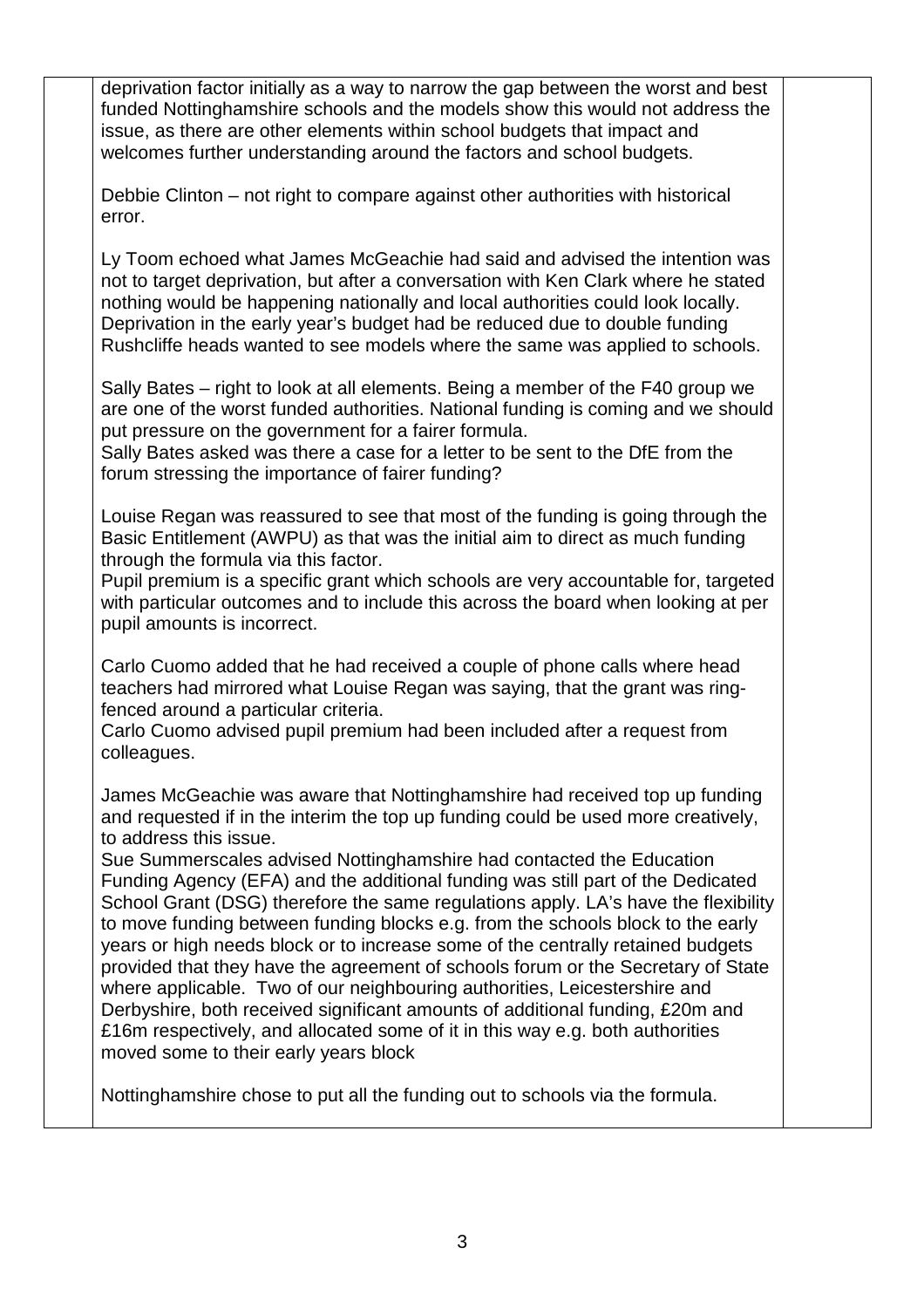| Dick Vasey could not understand why there was such a difference in the per pupil<br>amounts and there was a need to understand why the differences were there.                                                                                                                                                                                                                                                                                                                                                                                            |                                                                                                                                                                                      |                                                     |                |                           |  |  |
|-----------------------------------------------------------------------------------------------------------------------------------------------------------------------------------------------------------------------------------------------------------------------------------------------------------------------------------------------------------------------------------------------------------------------------------------------------------------------------------------------------------------------------------------------------------|--------------------------------------------------------------------------------------------------------------------------------------------------------------------------------------|-----------------------------------------------------|----------------|---------------------------|--|--|
| Ly Toom echoed what Dick Vasey was saying and felt it would be beneficial to<br>have a working group to better understand all elements of the formula.<br>Sue Summerscales advised that although we can determine the formula factors<br>we cannot control the Minimum Funding Guarantee (MFG) and these allocations<br>make a large difference to the per pupil amounts. When modelling a change to<br>the percentage of deprivation there was no impact on 21% of schools which was<br>due to them being in receipt of Minimum Funding Guarantee (MFG). |                                                                                                                                                                                      |                                                     |                |                           |  |  |
| Carlo Cuomo - a working group was a good idea and if members were interested<br>this could be arranged.                                                                                                                                                                                                                                                                                                                                                                                                                                                   |                                                                                                                                                                                      |                                                     |                |                           |  |  |
| James McGeachie was aware that graphs by district showing how the per pupil<br>amount is made-up have been given to some primary heads and felt this would<br>be a good way of demonstrating the differences by school.<br>Carlo Cuomo said this would be useful for the working group to use when they<br>get together.                                                                                                                                                                                                                                  |                                                                                                                                                                                      |                                                     |                |                           |  |  |
| Item 4c - School Funding 2016-17 Deprivation Factor Only Vote.                                                                                                                                                                                                                                                                                                                                                                                                                                                                                            |                                                                                                                                                                                      |                                                     |                |                           |  |  |
|                                                                                                                                                                                                                                                                                                                                                                                                                                                                                                                                                           |                                                                                                                                                                                      |                                                     |                |                           |  |  |
|                                                                                                                                                                                                                                                                                                                                                                                                                                                                                                                                                           | Carlo Cuomo started the voting process                                                                                                                                               |                                                     |                |                           |  |  |
|                                                                                                                                                                                                                                                                                                                                                                                                                                                                                                                                                           |                                                                                                                                                                                      |                                                     |                | <b>Schools Forum Vote</b> |  |  |
|                                                                                                                                                                                                                                                                                                                                                                                                                                                                                                                                                           |                                                                                                                                                                                      | <b>Yes</b>                                          | <b>No</b>      | <b>Abstained</b>          |  |  |
| 1                                                                                                                                                                                                                                                                                                                                                                                                                                                                                                                                                         | Do you agree that the same percentage<br>of total funding should be used to allocate<br>deprivation funding in 2016-17 as was<br>used in 2015-16?                                    | 14                                                  | $\overline{2}$ | $\mathbf 0$               |  |  |
| $\overline{2}$                                                                                                                                                                                                                                                                                                                                                                                                                                                                                                                                            | If you answered no to Question 1 do you                                                                                                                                              | Due to outcome of                                   |                |                           |  |  |
|                                                                                                                                                                                                                                                                                                                                                                                                                                                                                                                                                           | think the percentage should be reduced<br>or increased?                                                                                                                              | Question 1 no vote<br>required                      |                |                           |  |  |
| 3                                                                                                                                                                                                                                                                                                                                                                                                                                                                                                                                                         | If you would like the percentage to be<br>reduced what would you like it reduced<br>to?                                                                                              | Due to outcome of<br>Question 1 no vote<br>required |                |                           |  |  |
| 4                                                                                                                                                                                                                                                                                                                                                                                                                                                                                                                                                         | If you would like the percentage to be<br>increased what would you like it increased<br>to?                                                                                          | Due to outcome of<br>Question 1 no vote<br>required |                |                           |  |  |
| 5                                                                                                                                                                                                                                                                                                                                                                                                                                                                                                                                                         | Do you agree that the percentage of total<br>deprivation funding allocated via FSM and<br>IDACI in 2016-17 should be the same as<br>used in 2015-16 i.e. allocated equally<br>50/50? | 15                                                  | 0              | 1                         |  |  |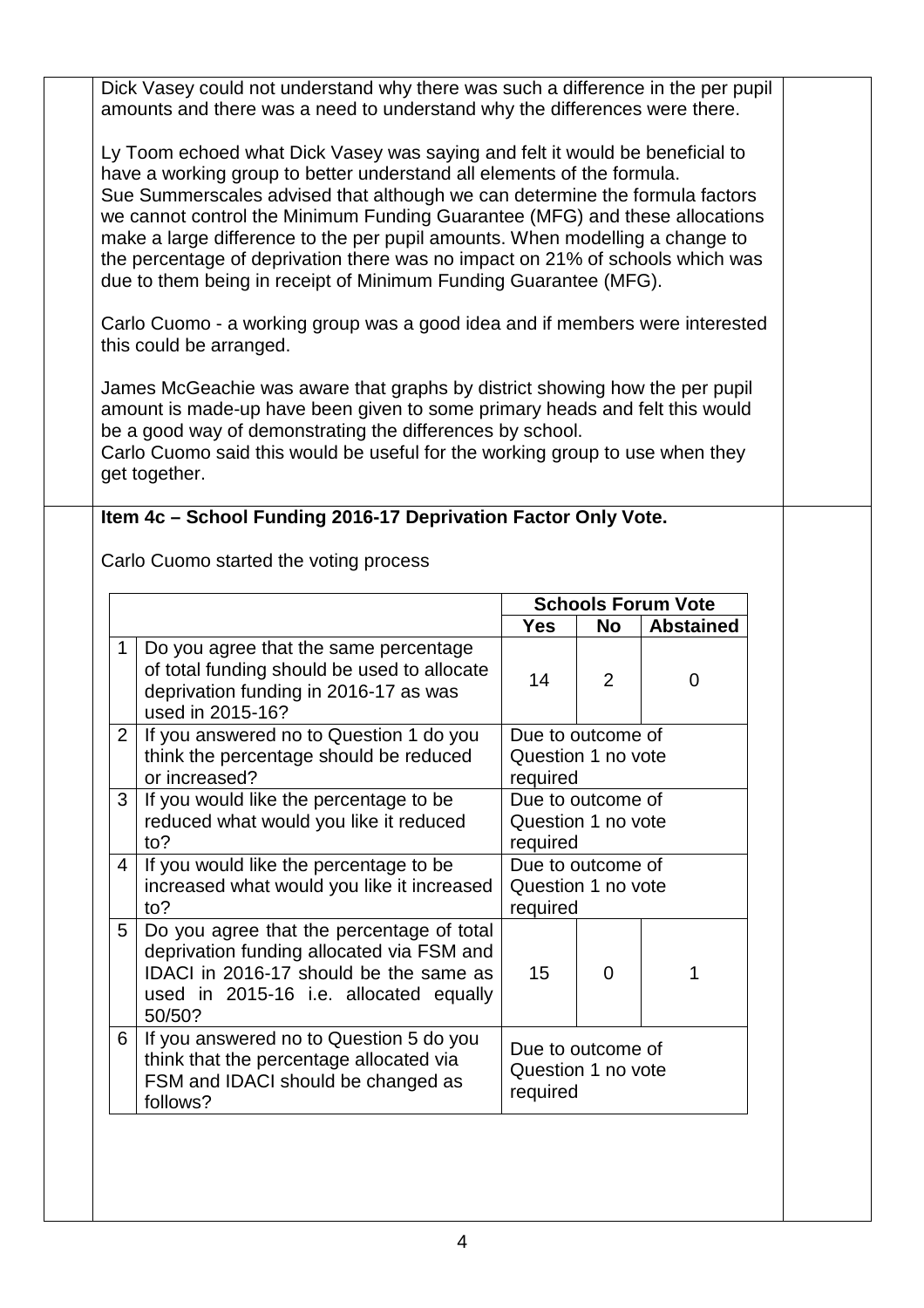### **Item 4d – Pupil Growth Fund**

Mike Sharp presented the paper and advised this was revenue funding and was not used for capital

Beardall Fields advised the local authority that a child had not accepted there place therefore funding would not be required, and a claw back of allocation has been actioned.

Mike Sharp took the members through the recommendations and pointed out note 4

"Considers making a retrospective payment of £26,832 to Mornington Primary" Mike Sharp explained Mornington had funded the extra teacher from their own school budget as they did not realise they met the criteria, and an allocation should be made to address this as they would have qualified.

Sally Bates supported the recommendation for Mornington.

Louise Regan urged primary reps to discuss the pupil growth fund with their areas as this was not an unlimited pot.

Adrienne Allcock asked if there could be some sort of joined up working with admissions, as admissions could alert schools such as Mornington if they qualify. Mike Sharp advised he would look into this.

Louise Regan felt that the criteria and allocation of the funds was applied in a very robust manor and that Mornington should not be penalised.

Carlo Cuomo asked if any members were against note 4 – no objections were raised

Recommendation/s That the Schools Forum:

- 1. Notes the content of the report and the allocations made from the growth fund.
- 2. Continues to monitor the use of this fund throughout 2015-16, & considers the level of funding & criteria for future years, in light of any in-year allocations.
- 3. Considers confirming the indicative  $3<sup>rd</sup>$  term funding for the 3 schools requiring 3 term support.
- 4. Considers making a retrospective payment of £26,832 to Mornington Primary.

All recommendation were approved.

#### **Item 4e – Pay Cost Pressures Facing Schools 2015-16 & 2016-17**

This was an information only item presented by Sue Summerscales. Reference was made to the National Employers' press release 9<sup>th</sup> December detailing the final pay offer for Council employees.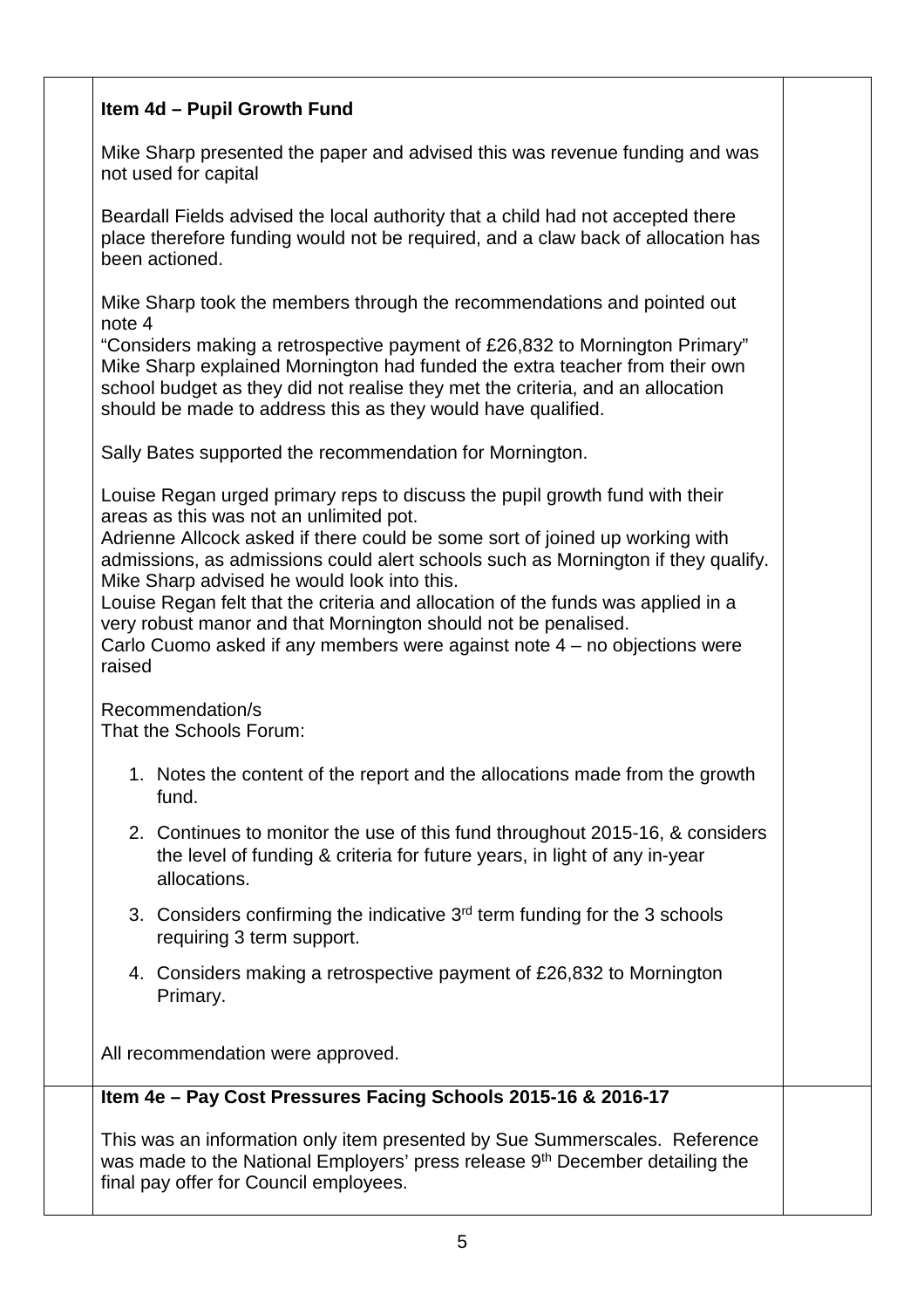| Sally Bates - with extra cost pressures, and that Nottinghamshire was amongst<br>the worst funded authorities, with increased austerity, Sally Bates proposed a<br>letter be sent to Nicky Morgan at the Department of Education (DfE) voicing<br>Nottinghamshire's position.                                                                                                                              |           |
|------------------------------------------------------------------------------------------------------------------------------------------------------------------------------------------------------------------------------------------------------------------------------------------------------------------------------------------------------------------------------------------------------------|-----------|
| Helen Richardson left the meeting                                                                                                                                                                                                                                                                                                                                                                          |           |
| Louise Regan second Sally Bates proposal. Sally Bates offered to draft a letter<br>which would be circulated for members which they could comment on.<br>Karen O'Connell asked that Early Years funding be mentioned within the letter<br>regards increasing the per pupil amount, even though she appreciates an<br>increase has been announced.                                                          |           |
| Sue Summerscales clarified that though there had been a national<br>announcement to an increase to Early Years, Nottinghamshire had not yet<br>received confirmation of their per pupil amount and this would not be known until<br>next week (week commencing 14th December).                                                                                                                             | <b>SS</b> |
| Item 4f - Consultation Process Going Forward.                                                                                                                                                                                                                                                                                                                                                              |           |
| It was felt by the Rushcliffe Heads that there was not enough detail or time to<br>understand models put out. Timescale had been very short, and to manage this<br>we would need to start much earlier and to work together to understand.                                                                                                                                                                 |           |
| Dick Vasey asked the question about member accountability. Carlo Cuomo<br>advised that an idea was to employ an external professional body to work with<br>Nottinghamshire on this.<br>Debbie Clinton was in support, it would bring a different prospective on the duties<br>and role of the forum, and a number of other Local Authorities are carrying out<br>the same exercise using an external body. |           |
| It was pointed out that skills required to understand all elements of the budgets<br>was a difficulty.                                                                                                                                                                                                                                                                                                     |           |
| Louise Regan – easier for primary representative to know who to contact within<br>their area, more of an issue for academies, to get an handle on how to<br>communicate to all academies and whether the representation was for academy<br>secondary schools, academy primary schools or both.                                                                                                             |           |
| Carlo Cuomo encouraged members to always ask questions on any element that<br>they did not understand.                                                                                                                                                                                                                                                                                                     |           |
| Karen O'Connell – advised that they know who they are representing but was<br>difficult to communicate this as funding has been removed.                                                                                                                                                                                                                                                                   |           |
| James McGeachie – Need to start working on budgets sooner rather than later.                                                                                                                                                                                                                                                                                                                               |           |
| Debbie Clinton – was surprised there was no School Business Managers (SBMs)<br>on the forum. Members were advised that Michael Davies representing Craig<br>Weaver was a School Business Manager and after a discussion it was<br>established that Academy members can have anyone representing them on the<br>forum it was the maintained schools were it needs to be a Head or Governor                  |           |
|                                                                                                                                                                                                                                                                                                                                                                                                            |           |